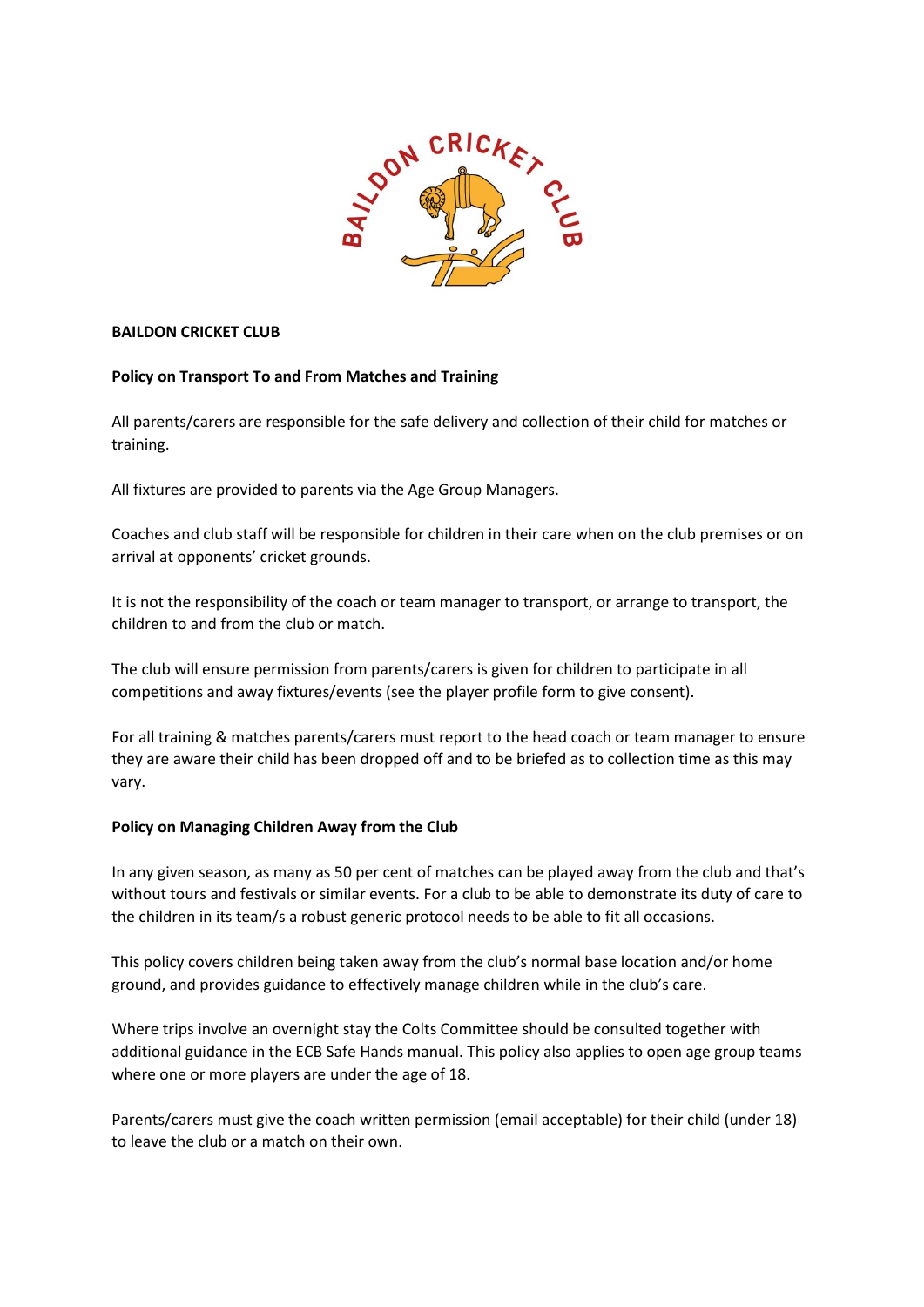In addition to the details in this section the club will also:

Follow ECB recruitment guidelines for team managers/coaches and volunteer appointments Undertake risk assessments of venues and facilities

Follow ECB supervision guidance for cricket activities involving children

Have an agreed transport policy in place at the club

Ensure the team has agreed to act within the appropriate ECB and/or Club Code of Conducts Guidance for managing children away from the club including trips involving an overnight stay. A Team Manager should be appointed with clear roles and responsibilities including: Establish and communicate the following information to parent(s):

Why the trip is planned and what is its reason or purpose

When the trip will take place – date, time of departure and estimated time of return

Where the trip is to, including the destination and venue

Where the meeting points will be, at home and at the away venue

Team managers/coaching arrangements, including the name and contact details of the Team Manager responsible for the trip

Kit and equipment requirements

Details of cost implications, including the competition fee, any spending or pocket money needed and the transport costs

Name and contact number of the person acting as the 'Club Home Contact'

Arrangements for appropriate food and drink for the safety and wellbeing of each child Be in possession of a written copy of relevant emergency contact details and any medical information for all children taking part

Determine appropriate team managers/coaching and their training arrangements

Wherever possible, a club should appoint a Head Coach and Team (tour) Manager, with the Head Coach and coaches taking responsibility for training and competition management of the team and the Tour Manager (and any other team managers/coaches) taking responsibility for any other necessary support roles, such as chaperones

All members of staff need to have a clear knowledge of their role and responsibility for the team All team managers/coaches must go through an induction programme ensuring they understand the ECB "Safe Hands Policy"

Ensure there is a 'Club Home Contact' – a member of the club who is not travelling away, who will act as a contact point in an emergency. Ensure the Club Home Contact is provided with the following information to enable them to fulfil their role should they need to:

Names of players and team managers/coaches on the trip

Emergency contact names and phone numbers for each of the above

Details of any medical or physical needs these persons may have

Contact numbers for team managers/coaches which can be used while the team managers/coaches are on the trip

Telephone numbers for the local police to the home club

The Club Home Contact should be a member of the club who has been appropriately vetted.

Please note: